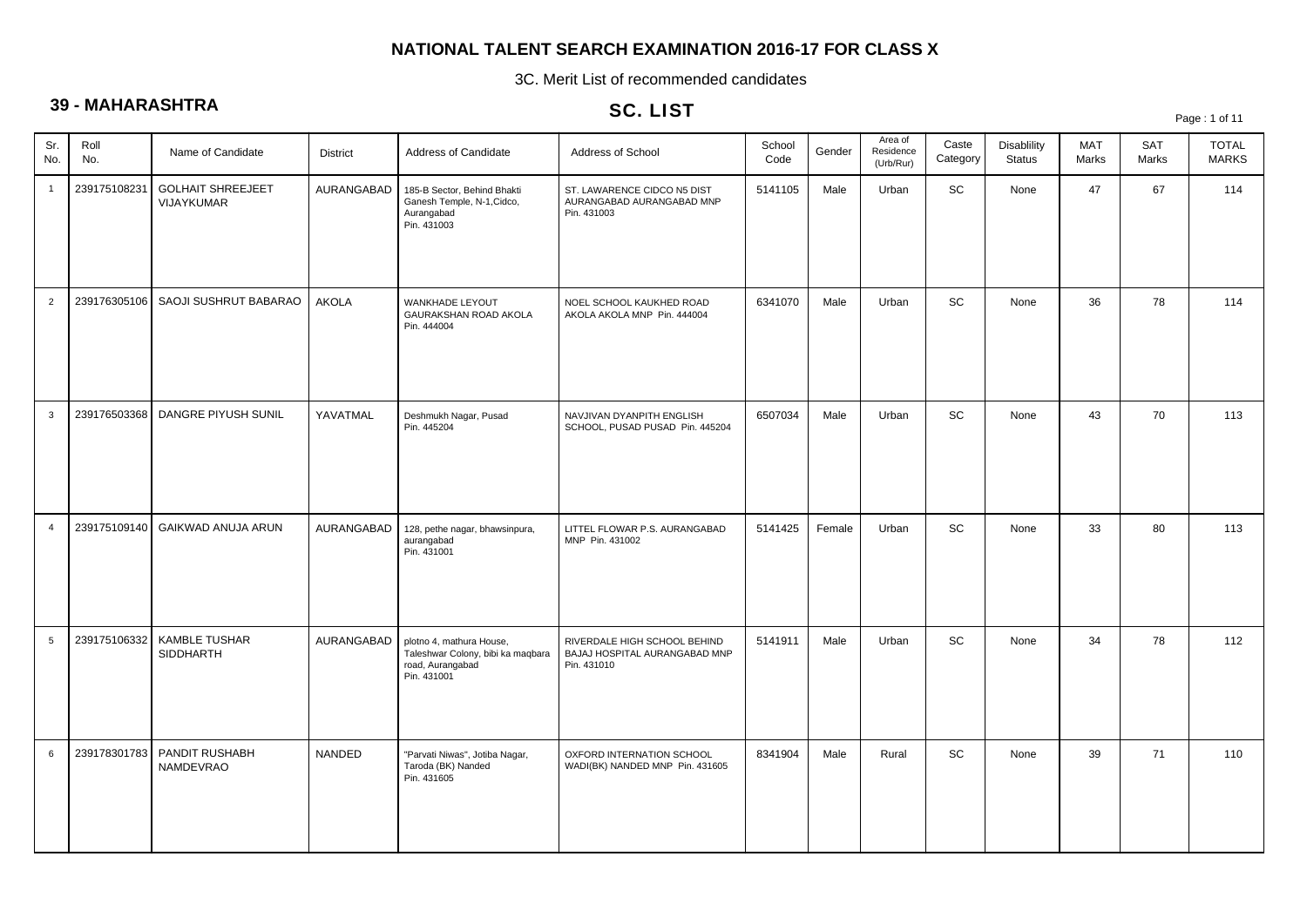3C. Merit List of recommended candidates

## **39 - MAHARASHTRA**

### SC. LIST

Page : 2 of 11

| Sr.<br>No.     | Roll<br>No.  | Name of Candidate                      | <b>District</b> | Address of Candidate                                                                                         | Address of School                                                                        | School<br>Code | Gender | Area of<br>Residence<br>(Urb/Rur) | Caste<br>Category | Disablility<br><b>Status</b> | <b>MAT</b><br>Marks | <b>SAT</b><br>Marks | <b>TOTAL</b><br><b>MARKS</b> |
|----------------|--------------|----------------------------------------|-----------------|--------------------------------------------------------------------------------------------------------------|------------------------------------------------------------------------------------------|----------------|--------|-----------------------------------|-------------------|------------------------------|---------------------|---------------------|------------------------------|
| $\overline{7}$ | 239175301007 | <b>INGLE TUSHAR SURESH</b>             | <b>BEED</b>     | PUSHPANJALI GURUWAR PETH<br>AMBAJOGAI DIST BEED<br>Pin. 431517                                               | SHRI YOGESHWARI NUTAN<br>VIDYALAYA, AMBAJOGAI DIST BEED<br>AMBEJOGAI Pin. 431517         | 5301003        | Male   | Rural                             | SC                | None                         | 35                  | 75                  | 110                          |
| 8              | 239171203765 | PAWAR DEVEN RAKESH                     | MUMBAI (        | 5A/307, Suyog CHS, Ashokvan,<br>Dahisar(East)<br>Pin. 400068                                                 | ST. XAVIER'S HIGH SCHOOL DAULAT<br>NAGAR BORIWALI (E) BORIVALI Pin.<br>400068            | 1268010        | Male   | Urban                             | SC                | None                         | 36                  | 73                  | 109                          |
| 9              | 239178301023 | KASRALIKAR SAKSHI<br>SANJAY            | <b>NANDED</b>   | 61.GODAI<br>NIVAS, PARWANANAGAR, TAROD<br>A KH.NANDED<br>Pin. 431602                                         | CAMBRIDGE VIDYALAYA BEHING<br>SHIVAJI NAGAR NANDED DIST<br>NANDED NANDED MNP Pin. 431605 | 8341512        | Female | Urban                             | SC                | None                         | 39                  | 69                  | 108                          |
| 10             | 239177107057 | SURYAWANSHI AKASH<br><b>SHAILENDRA</b> | <b>NAGPUR</b>   | DELHI PUBLIC SCHOOL<br>OPPOSITE 11 KM MILESTONE<br>PO UPPALWADI KAMPTEE ROAD<br><b>NAGPUR</b><br>Pin. 440026 | DELHI PUBLIC SCHOOL KAMPATEE<br>ROAD NAGPUR NAGPUR MNP<br>(NORTH) Pin. 440026            | 7145904        | Male   | Rural                             | SC                | None                         | 32                  | 76                  | 108                          |
| 11             | 239176402337 | PADGHAN SWAPNIL<br>SAMADHAN            | <b>WASHIM</b>   | SHANTI NAGAR BYPASS<br>KARANJA LADDIST WASHIM<br>Pin. 444105                                                 | <b>ENGLISH PRATHMIK SCHOOL</b><br>KARANJA Pin. 444105                                    | 6405465        | Male   | Rural                             | SC                | None                         | 44                  | 63                  | 107                          |
| 12             | 239177104235 | <b>BHUJBAL DIVYANSHU</b><br>NARENDRA   | <b>NAGPUR</b>   | plot no 30gadgenagar , behind jyoti<br>schoolnagpur<br>Pin. 440024                                           | CENTRAL INDIA PUBLIC SCHOOL<br>NAGPUR MNP (EAST) Pin. 441104                             | 7141507        | Male   | Rural                             | SC                | None                         | 40                  | 66                  | 106                          |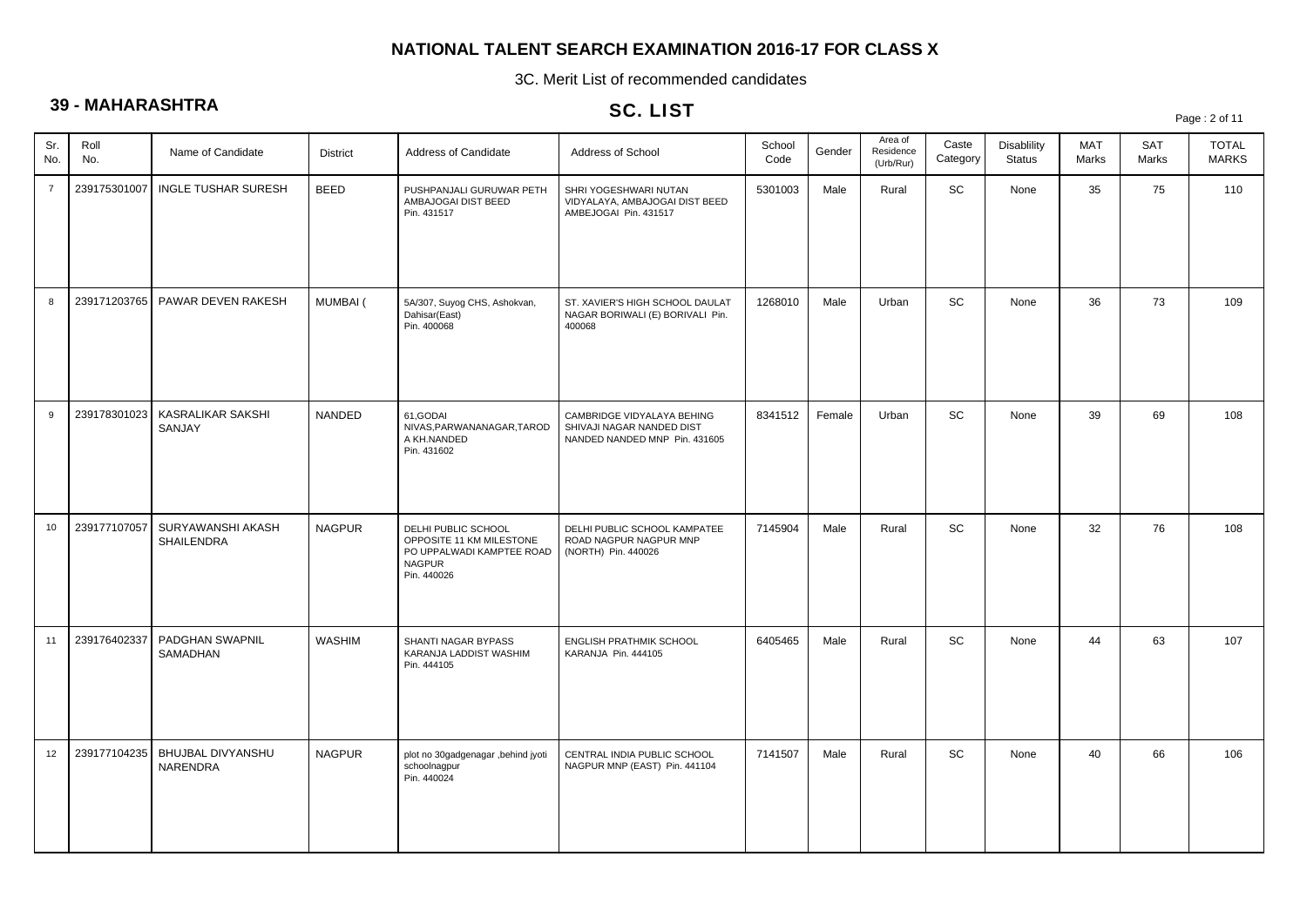3C. Merit List of recommended candidates

## **39 - MAHARASHTRA**

## SC. LIST

Page : 3 of 11

| Sr.<br>No. | Roll<br>No.  | Name of Candidate                  | <b>District</b> | Address of Candidate                                                                      | Address of School                                                             | School<br>Code | Gender | Area of<br>Residence<br>(Urb/Rur) | Caste<br>Category | Disablility<br><b>Status</b> | <b>MAT</b><br>Marks | <b>SAT</b><br>Marks | <b>TOTAL</b><br><b>MARKS</b> |
|------------|--------------|------------------------------------|-----------------|-------------------------------------------------------------------------------------------|-------------------------------------------------------------------------------|----------------|--------|-----------------------------------|-------------------|------------------------------|---------------------|---------------------|------------------------------|
| 13         | 239175102021 | <b>GULWE PRAJWAL</b><br>VIJAYKUMAR | AURANGABAD      | A3 ABHISHEK APPT.VEDANT<br>NAGAR NEAR DILASA OFFICE<br>AURANGABAD<br>Pin. 431001          | SHREE S. B. H. S. AURANGABAD DIST<br>AURANGABAD AURANGABAD MNP<br>Pin. 431001 | 5141033        | Male   | Urban                             | SC                | None                         | 35                  | 71                  | 106                          |
| 14         | 239177303160 | KOCHE PRANJALI<br>PRABHAKAR        | <b>GONDIA</b>   | AT.PO.TA. LAKHANDUR,<br>DIST-BHANDARA<br>Pin. 441805                                      | SARASWATI VIDYALAYA, ARJUNI/MOR<br>ARJUNI MORGAON Pin. 441701                 | 7302002        | Female | Rural                             | SC                | None                         | 34                  | 72                  | 106                          |
| 15         | 239173304001 | SAPAKALE SIDDHARTH<br><b>ANAND</b> | <b>JALGAON</b>  | NEW MHADA COLONY PLOT NO<br>35 MIRACHI GROUND<br>BHUSAWAL DIST JALGAON<br>Pin. 425201     | JAWAHAR NAVODAYA VIDYALAY,<br>SAKEGAON BHUSAWAL Pin. 425201                   | 3304901        | Male   | Rural                             | <b>SC</b>         | None                         | 38                  | 67                  | 105                          |
| 16         | 239173303028 | SURWADE DHANSHRI<br><b>VILAS</b>   | <b>JALGAON</b>  | plot no 17 gat no 178/2 wagh nagar<br>jalgaon<br>Pin. 425001                              | K. C. E. SOCIETY'S MADHYAMIK<br>VIDYALAYA, JALGAON JALGAON MNP<br>Pin. 425002 | 3341019        | Female | Urban                             | SC                | None                         | 38                  | 67                  | 105                          |
| 17         | 239171501585 | KOTAWADEKAR ANIKET<br>ARUN         | <b>THANE</b>    | B-101, BALI RESIDENSY, NEAR<br>VITHAL MANDIR, KHAREGAON<br>KALWA(W).THANE.<br>Pin. 400605 | SAHKAR VIDYAPRASARAK MANDAL<br>KALWA. THANE. THANE MNP Pin.<br>400605         | 1541042        | Male   | Urban                             | <b>SC</b>         | None                         | 34                  | 69                  | 103                          |
| 18         | 239178304209 | PAWAR TUSHAR<br><b>KONDBARAO</b>   | NANDED          | AT POST HIMAYATNAGAR<br>Pin. 431802                                                       | RAJA BHAGIRATH VIDYALAYA<br>HIMAYATNAGAR HIMAYATNAGAR Pin.<br>431802          | 8311002        | Male   | Urban                             | SC                | None                         | 32                  | 71                  | 103                          |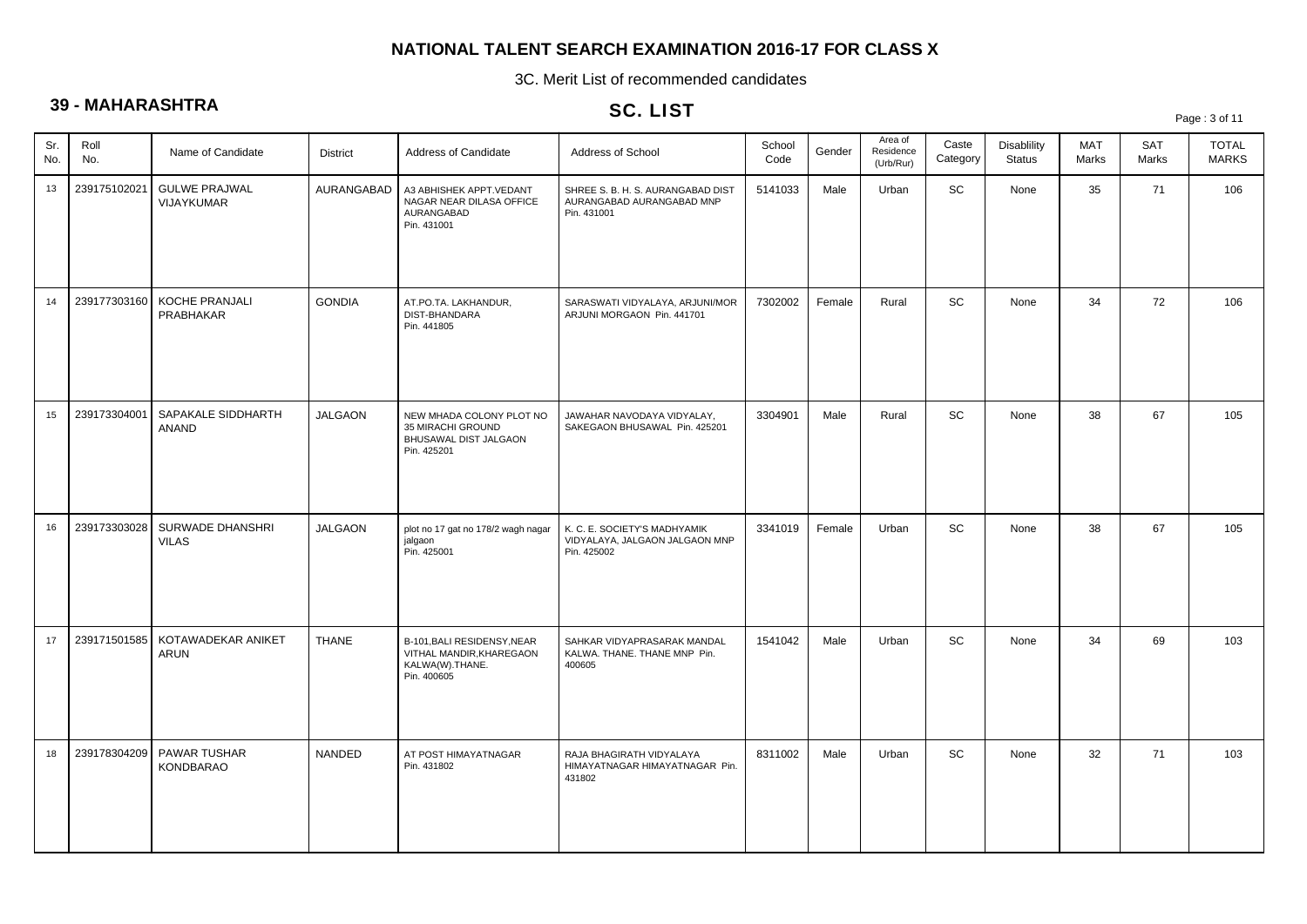3C. Merit List of recommended candidates

## **39 - MAHARASHTRA**

### SC. LIST

Page : 4 of 11

| Sr.<br>No. | Roll<br>No.  | Name of Candidate                          | <b>District</b> | Address of Candidate                                                                                   | Address of School                                                                     | School<br>Code | Gender | Area of<br>Residence<br>(Urb/Rur) | Caste<br>Category | <b>Disablility</b><br><b>Status</b> | MAT<br>Marks | <b>SAT</b><br>Marks | <b>TOTAL</b><br><b>MARKS</b> |
|------------|--------------|--------------------------------------------|-----------------|--------------------------------------------------------------------------------------------------------|---------------------------------------------------------------------------------------|----------------|--------|-----------------------------------|-------------------|-------------------------------------|--------------|---------------------|------------------------------|
| 19         |              | 239171515379 KAMBLE ADITYA BHIMRAO         | <b>THANE</b>    | ASHTVINAYAK COMPLEX<br>BULDING NO.04 ROOM NO 102,<br>KATRAP BADLAPUR (E)<br>Pin. 421503                | I. E. S. KATRAP VIDYALAYA, PRIMARY<br>DEPARTMENT, BADLAPUR<br>AMBERNATH Pin. 421503   | 1503442        | Male   | Urban                             | SC                | None                                | 36           | 66                  | 102                          |
| 20         | 239175303356 | JADHAV ANIKET<br><b>BABASAHEB</b>          | <b>BEED</b>     | GOVT.ITI, SANT DNYNESHWAR<br>NAGAR, BEED.<br>Pin. 431122                                               | PRAGATI MADHAMIC VID<br>BALEPEER, BEED BEED Pin. 431122                               | 5303065        | Male   | Urban                             | <b>SC</b>         | None                                | 35           | 67                  | 102                          |
| 21         | 239178301188 | SONTAKKE YASH<br><b>SHIVAJIRAO</b>         | NANDED          | C/O<br>SHRI.B.N.SONTAKKE,ND41,H.N.5/<br>8, SAMBHAJI<br>CHOWK, CIDCO, NEW NANDED<br>Pin. 431603         | PRATIBHANIKETAN HIGH SCHOOL,<br>KAILASH NAGAR, NANDED NANDED<br>MNP Pin. 430605       | 8341024        | Male   | Urban                             | SC                | None                                | 41           | 60                  | 101                          |
| 22         |              | 239175101155   PHULWARE PRIYA PRABHU       | AURANGABAD      | PREM RESIDENCY, FLAT NO-3,<br>PADAMPURA MAMA CHOWK,<br>AURANGABAD<br>Pin. 431003                       | SHREE SHARDA MANDIR H. S.<br>AURANGABAD DIST AURANGABAD<br>AURANGABAD MNP Pin. 431001 | 5141034        | Female | Urban                             | SC                | None                                | 39           | 62                  | 101                          |
| 23         | 239178302109 | SONKAMBLE RUTIKKUMAR<br><b>YESHWANTRAO</b> | NANDED          | SHAKTI NAGAR CIDCO NEW<br>NANDED<br>Pin. 431603                                                        | KUSUMTAI HIGH SCHOOL, CIDCO,<br>WARD NO.61 NO.2 NANDED NANDED<br>MNP Pin. 431603      | 8341057        | Male   | Urban                             | <b>SC</b>         | None                                | 33           | 68                  | 101                          |
| 24         | 239171401145 | KANHEKAR AMISHA<br><b>SHIOSAJAN</b>        | <b>RAIGAD</b>   | 103, MILLENIUM ARCADE, NR<br>MAHAJAM<br>HOSPITAL, CHINCHPADA, PENMA<br><b>HARASHTRA</b><br>Pin. 402107 | CARMEL SCHOOL, PEN DIST RAIGAD<br>PEN Pin. 402107                                     | 1402479        | Female | Urban                             | <b>SC</b>         | None                                | 32           | 69                  | 101                          |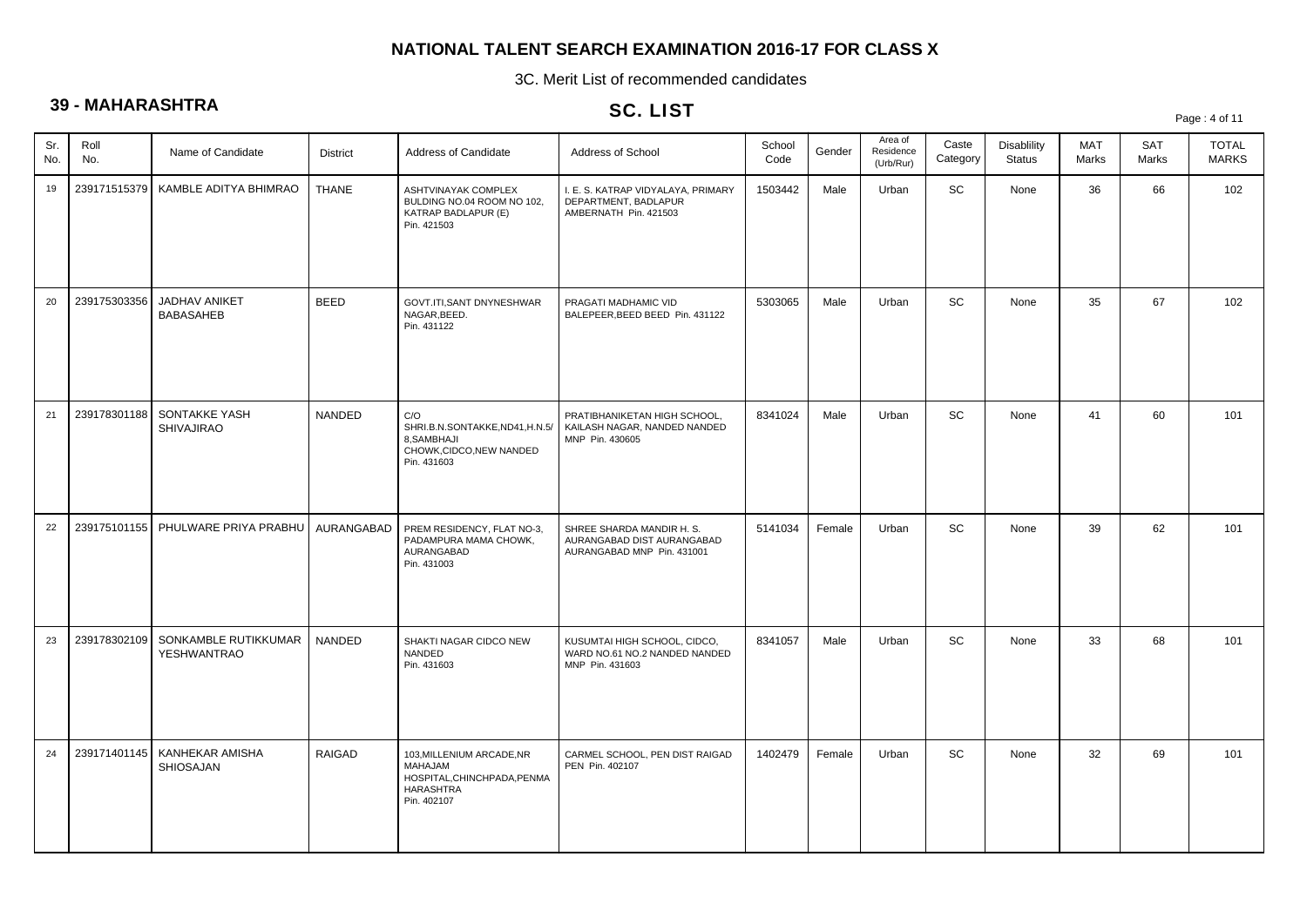3C. Merit List of recommended candidates

## **39 - MAHARASHTRA**

## SC. LIST

Page : 5 of 11

| Sr.<br>No. | Roll<br>No.  | Name of Candidate                 | <b>District</b> | Address of Candidate                                                                     | Address of School                                                              | School<br>Code | Gender | Area of<br>Residence<br>(Urb/Rur) | Caste<br>Category | Disablility<br><b>Status</b> | MAT<br>Marks | <b>SAT</b><br>Marks | <b>TOTAL</b><br><b>MARKS</b> |
|------------|--------------|-----------------------------------|-----------------|------------------------------------------------------------------------------------------|--------------------------------------------------------------------------------|----------------|--------|-----------------------------------|-------------------|------------------------------|--------------|---------------------|------------------------------|
| 25         | 239177401184 | SONONE HARSHAL<br><b>SUDHAKAR</b> | <b>WARDHA</b>   | NEAR PRIYADARSHANI<br>COLLEGE, PLOT NO 26,<br>WARDHA, MAHARASHTRA<br>Pin. 442001         | LLOYDS VIDYANIKETAN BHUGAON<br>DIST WARDHA WARDHA Pin. 442001                  | 7401902        | Male   | Rural                             | SC                | None                         | 38           | 62                  | 100                          |
| 26         | 239173110189 | ADHANGLE PRAFUL ASHOK             | <b>NASHIK</b>   | Mahadev Nagar, Near Police Line<br>Khalchi Peth, Igatpuri, Dist: - Nashik<br>Pin. 422403 | MAHATMA GANDHI HIGH SCHOOL,<br>IGATPURI IGATPURI Pin. 422403                   | 3104001        | Male   | Rural                             | SC                | None                         | 38           | 62                  | 100                          |
| 27         | 239176201388 | <b>BRAMHANE DIXITA SANJAY</b>     | <b>BULDHANA</b> | NEAR SAI MANDIR, GANESH<br>NAGAR, MALKAPUR ROAD,<br><b>BULDANA</b><br>Pin. 443001        | ST JOSEPHS ENGLISH HIGH SCHOOL<br>BHADOLAROAD BULADANA<br>BULDHANA Pin. 443001 | 6201450        | Female | Rural                             | SC                | None                         | 37           | 63                  | 100                          |
| 28         | 239177102686 | <b>BARAHATE ALISHA ANIL</b>       | <b>NAGPUR</b>   | PARSODI, KHAPRI RAILWAY,<br>WARDHA ROAD, NAGPUR<br>Pin. 441108                           | MUDLE PUBLIC SCHOOL NAGPUR<br>MNP (SOUTH) Pin. 441108                          | 7144093        | Female | Rural                             | SC                | None                         | 30           | 70                  | 100                          |
| 29         | 239176302094 | PATOLE SANKET<br><b>RAJENDRA</b>  | <b>AKOLA</b>    | B-404, MAHARSHIDWAR<br>APPARTMENT, RAUTWADI,<br><b>AKOLA</b><br>Pin. 444005              | HOLY CROSS CONVENT HIGH<br>SCHOOL, AKOLA AKOLA MNP Pin.<br>444005              | 6341021        | Male   | Urban                             | <b>SC</b>         | None                         | 29           | 71                  | 100                          |
| 30         | 239178102016 | KAMBLE ANJALI<br><b>BALASAHEB</b> | LATUR           | OPPO.ST.WORKSHOP,DNYANES<br>HWAR NAGAR, LATUR.<br>Pin. 413531                            | SHRI KESHAVRAJ VIDHYALAYA<br>LATUR LATUR Pin. 413531                           | 8103065        | Female | Urban                             | SC                | None                         | 39           | 60                  | 99                           |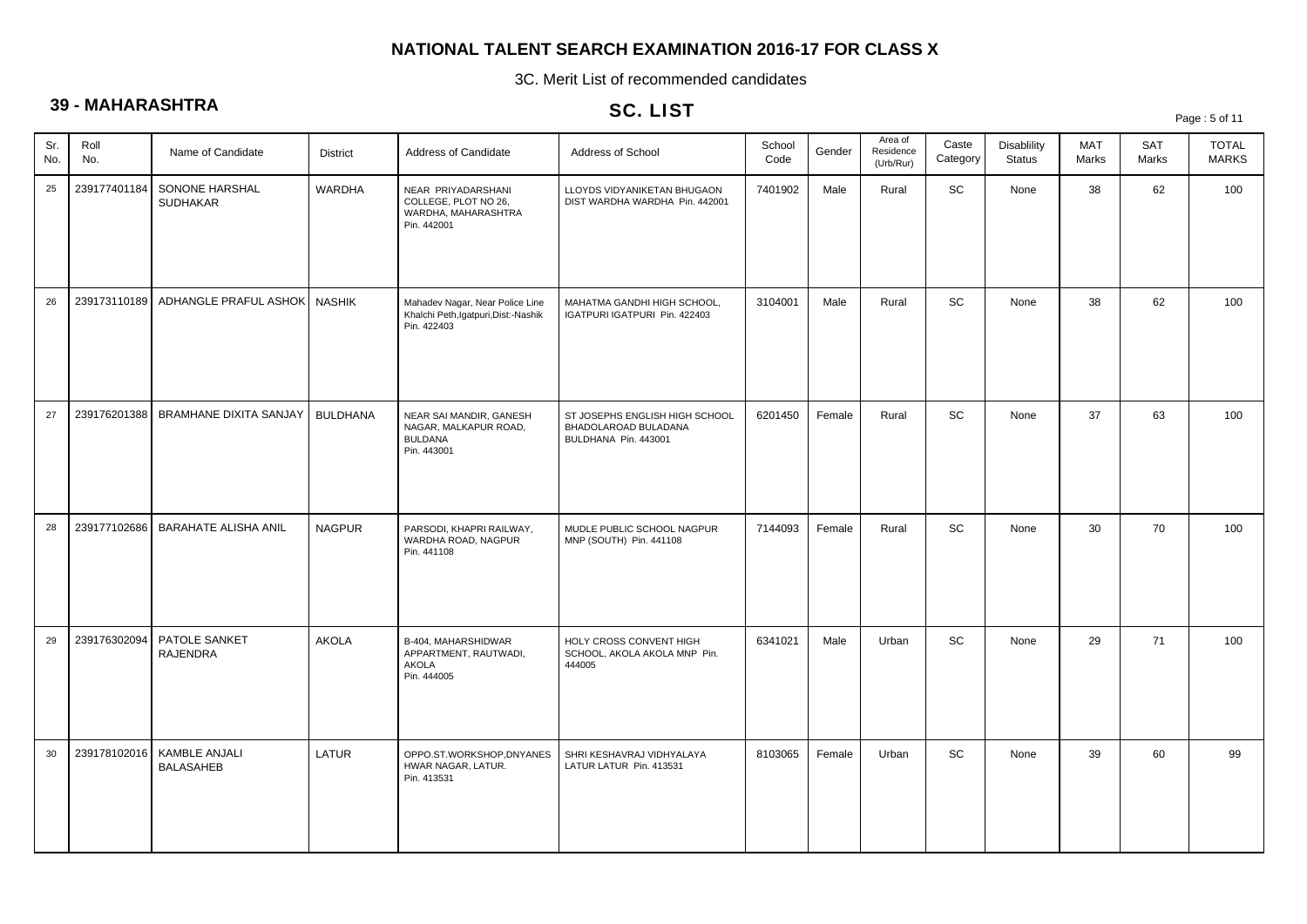3C. Merit List of recommended candidates

## **39 - MAHARASHTRA**

## SC. LIST

Page : 6 of 11

| Sr.<br>No. | Roll<br>No.  | Name of Candidate                          | <b>District</b> | Address of Candidate                                                               | Address of School                                                                       | School<br>Code | Gender | Area of<br>Residence<br>(Urb/Rur) | Caste<br>Category | <b>Disablility</b><br><b>Status</b> | <b>MAT</b><br>Marks | <b>SAT</b><br>Marks | <b>TOTAL</b><br><b>MARKS</b> |
|------------|--------------|--------------------------------------------|-----------------|------------------------------------------------------------------------------------|-----------------------------------------------------------------------------------------|----------------|--------|-----------------------------------|-------------------|-------------------------------------|---------------------|---------------------|------------------------------|
| 31         | 239175105094 | <b>RAMTEKE UDAY</b><br><b>BHUSHANKUMAR</b> | AURANGABAD      | H.109, B2, Meghmalhar, Cidco,<br>Aurangabad.<br>Pin. 431003                        | STEPING STONES HIGHSCHOOL<br>SAVANGI AURANGABAD Pin. 431008                             | 5101037        | Male   | Rural                             | SC                | None                                | 37                  | 62                  | 99                           |
| 32         | 239173102292 | HIRE AKSHAY JAIDEEP                        | <b>NASHIK</b>   | 29, AKSHDEEP, KALYANI<br>NAGAR, GANGAPUR<br>ROAD, NASHIK<br>Pin. 422013            | KILBIL ENG.HIGH SCHOOL NASIK MNP<br>Pin. 422005                                         | 3141084        | Male   | Urban                             | SC                | None                                | 35                  | 64                  | 99                           |
| 33         | 239177101106 | BHARSHANKAR<br>MAITREYEE RAJAY             | <b>NAGPUR</b>   | 21.OLD SUBHEDAR<br>EXTENSION, MANEWADA<br>ROAD, NAGPUR<br>Pin. 440024              | CENTER POINT SCHOOL WARDHMAN<br>NAGAR, NAGPUR NAGPUR MNP<br>(EAST) Pin. 440035          | 7141904        | Female | Urban                             | <b>SC</b>         | None                                | 34                  | 65                  | 99                           |
| 34         | 239174106004 | <b>GAIKWAD PRAJAKTA</b><br>ATMARAM         | <b>KOLHAPUR</b> | 8/96/2, NEAR DISHA ENGLISH<br>SCHOOL, VIKRAM<br>NAGAR, ICHALKARANJI<br>Pin. 416115 | <b>ICHALKARANJI HIGH SCHOOL</b><br>(RAJWADA), ICHALKARNJI<br>ICHALKARJI MNP Pin. 416115 | 4151012        | Female | Urban                             | SC                | None                                | 40                  | 58                  | 98                           |
| 35         | 239172204324 | VAIRAL SNEHA SHAMRAO                       | AHMEDNAGAR      | Mauli colony, behind Sangamner<br>college, Sangamner<br>Pin. 422605                | DG.SARAF VIDYALAYA SANGAMNER<br>SANGAMNER Pin. 422605                                   | 2202005        | Female | Urban                             | <b>SC</b>         | None                                | 34                  | 64                  | 98                           |
| 36         | 239176103031 | PATIL HIMANSHU VILAS                       | <b>AMRAVATI</b> | <b>BHAGCHAND NAGAR,</b><br>DHAMANGAON RLY<br>Pin. 444709                           | S.F.L. HIGH SCHOOL, DHAMANGAON<br>RLY DHAMANGAON RAILWAY Pin.<br>444709                 | 6114001        | Male   | Urban                             | <b>SC</b>         | None                                | 34                  | 64                  | 98                           |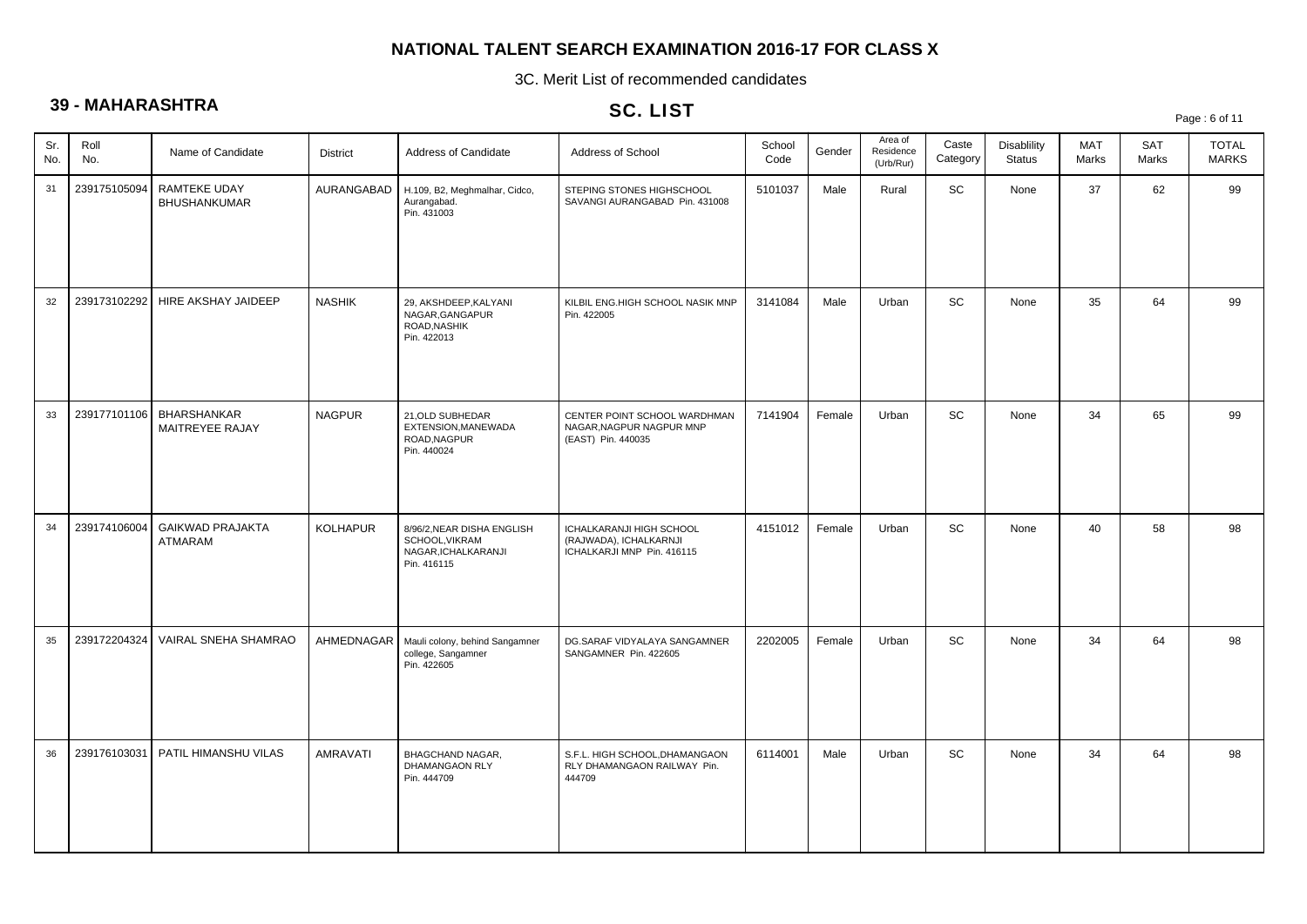3C. Merit List of recommended candidates

## **39 - MAHARASHTRA**

## SC. LIST

| $\check{ }$ |              |                                   |                 |                                                                       | $56.$ LIST                                                                               |                |        |                                   |                   |                                     |              |                     | Page: 7 of 11                |
|-------------|--------------|-----------------------------------|-----------------|-----------------------------------------------------------------------|------------------------------------------------------------------------------------------|----------------|--------|-----------------------------------|-------------------|-------------------------------------|--------------|---------------------|------------------------------|
| Sr.<br>No.  | Roll<br>No.  | Name of Candidate                 | <b>District</b> | Address of Candidate                                                  | Address of School                                                                        | School<br>Code | Gender | Area of<br>Residence<br>(Urb/Rur) | Caste<br>Category | <b>Disablility</b><br><b>Status</b> | MAT<br>Marks | <b>SAT</b><br>Marks | <b>TOTAL</b><br><b>MARKS</b> |
| 37          | 239172111091 | NIRAWANE NISHANT<br>CHANDRAKANT   | <b>PUNE</b>     | SARADWADI TAL: SHIRURDIST:<br>PUNE, MAHARASTRA<br>Pin. 412210         | VIDYADHAM PRASHALA (GHODNADI)<br>SHIRUR SHIRUR Pin. 412210                               | 2112002        | Male   | Rural                             | SC                | None                                | 35           | 62                  | 97                           |
| 38          | 239175109148 | SURYAWANSHI SHRAVASTI<br>SANJAY   | AURANGABAD      | H.NO.01-12-55, GAUTAM NAGAR,<br>GHATI, AURANGABAD<br>Pin. 431001      | LITTEL FLOWAR P.S. AURANGABAD<br>MNP Pin. 431002                                         | 5141425        | Female | Urban                             | SC                | None                                | 27           | 70                  | 97                           |
| 39          | 239177103168 | MESHRAM VEDANT<br>PREMANAND       | <b>NAGPUR</b>   | 58, SUJATA LAYOUT,<br>DEENDAYAL NAGAR NAGPUR<br>440022<br>Pin. 440022 | SCHOOL OF SCHOLARS YCCE<br>CAMPAS VANDANGIRI MINGANA<br>ROAD NAGPUR NAGPUR Pin. 441110   | 7101951        | Male   | Rural                             | SC                | None                                | 36           | 60                  | 96                           |
| 40          | 239175401053 | PANDIT PANKAJ DEEPAK              | PARBHANI        | SHREEHARI NAGAR SANT<br>TUKARAM COLLEGE PARBHANI.<br>Pin. 431401      | GANDHI VID.PARBHANI PARBHANI<br>MNP Pin. 431401                                          | 5441001        | Male   | Urban                             | SC                | None                                | 36           | 60                  | 96                           |
| 41          | 239178301211 | KASRALIKAR ARJUN<br><b>RAJESH</b> | <b>NANDED</b>   | <b>GUJRATI BUILDING, VIP</b><br>ROAD, NANDED<br>Pin. 431602           | CAMBRIDGE VIDYALAYA BEHING<br>SHIVAJI NAGAR NANDED DIST<br>NANDED NANDED MNP Pin. 431602 | 8341512        | Male   | Urban                             | <b>SC</b>         | None                                | 35           | 61                  | 96                           |
| 42          | 239176304217 | MANWAR SAYYAM DINKAR              | <b>AKOLA</b>    | Ujiwal Nagar, Akot<br>Pin. 444101                                     | SAINT PAUL'S ENGLISH PRIMARY<br>SCHOOL, AKOT AKOT Pin. 444101                            | 6303464        | Male   | Urban                             | SC                | None                                | 33           | 63                  | 96                           |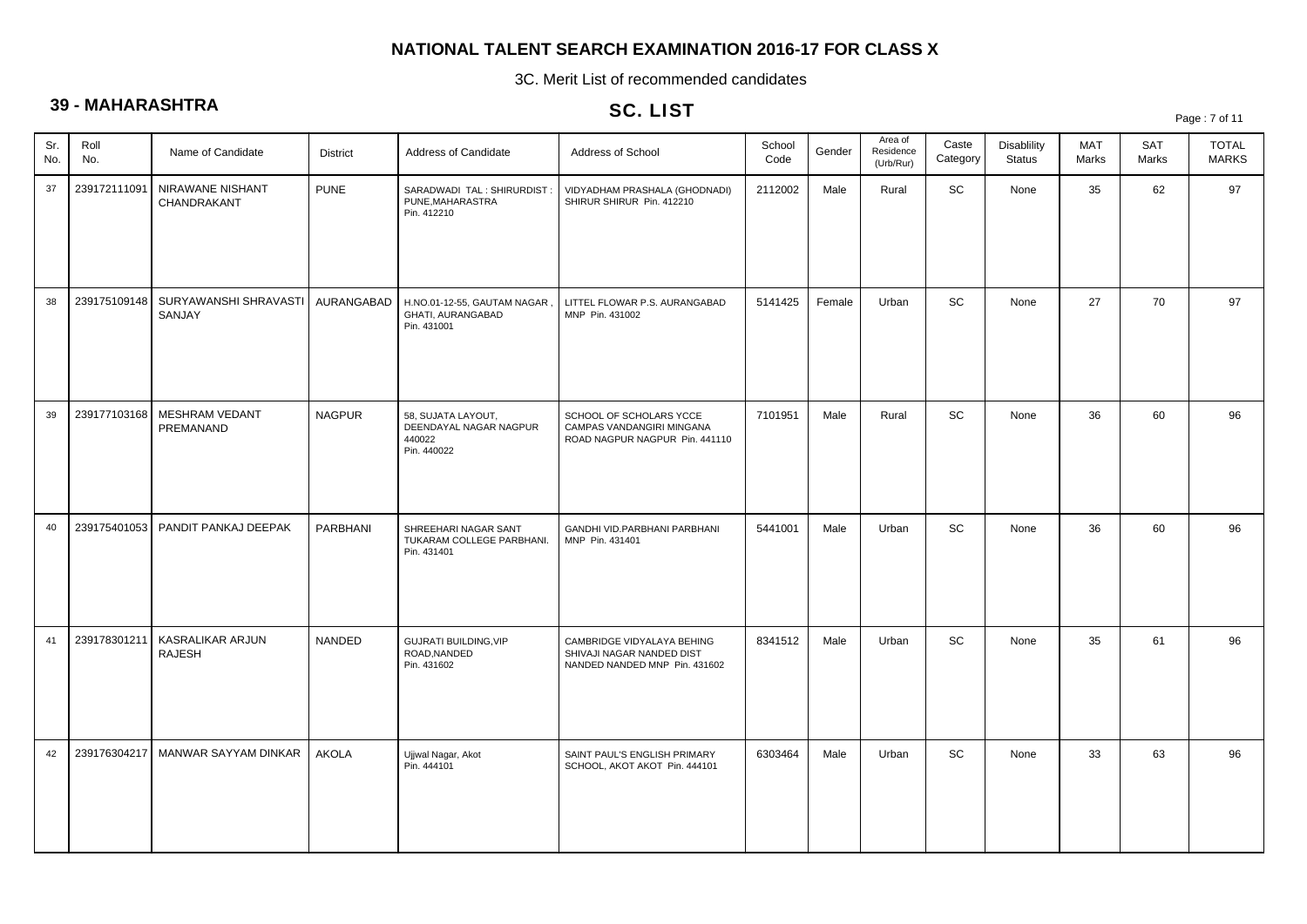3C. Merit List of recommended candidates

## **39 - MAHARASHTRA**

## SC. LIST

| $\check{ }$ | $\frac{1}{2}$ |                                    |                 |                                                                                                             | <b>SU. LIST</b>                                                                            |                |        |                                   |                              |                              |                     |                     | Page: 8 of 11                |
|-------------|---------------|------------------------------------|-----------------|-------------------------------------------------------------------------------------------------------------|--------------------------------------------------------------------------------------------|----------------|--------|-----------------------------------|------------------------------|------------------------------|---------------------|---------------------|------------------------------|
| Sr.<br>No.  | Roll<br>No.   | Name of Candidate                  | <b>District</b> | Address of Candidate                                                                                        | Address of School                                                                          | School<br>Code | Gender | Area of<br>Residence<br>(Urb/Rur) | Caste<br>Category            | <b>Disablility</b><br>Status | <b>MAT</b><br>Marks | <b>SAT</b><br>Marks | <b>TOTAL</b><br><b>MARKS</b> |
| 43          | 239175106452  | <b>GAIKWAD SAMYAK</b><br>SHANTILAL | AURANGABAD      | 40, Sindhi Colony, Aurangabad<br>Pin. 431001                                                                | KIDS KINGDOM SHINDI COLONY<br>AURANGABAD MNP Pin. 431001                                   | 5141601        | Male   | Urban                             | $\operatorname{\textsf{SC}}$ | None                         | 30                  | 66                  | 96                           |
| 44          | 239175201395  | KHILLARE PRATIK<br><b>RAVINDRA</b> | <b>JALNA</b>    | ROW HOUSE NO 16 PANGARKAR<br>NAGAR AMBAD ROAD, JALNA<br>Pin. 431203                                         | RYAN INTERNATIONAL SCHOOL,<br>BEHIND S. R. P. F. CHAUFULI, SAI<br>NAGAR MANTHA Pin. 431203 | 5208017        | Male   | Urban                             | SC                           | None                         | 37                  | 58                  | 95                           |
| 45          | 239175401200  | WAGHMARE VAIBHAV<br>SATWAJI        | PARBHANI        | SHIVAJI NAGAR NEAR BSNL<br><b>OFFICEJINTUR</b><br>TQ.JINTUR.DIST.PARBHANI<br>Pin. 431509                    | JAWAHAR VID JINTUR JINTUR Pin.<br>431509                                                   | 5403008        | Male   | Urban                             | SC                           | None                         | 36                  | 59                  | 95                           |
| 46          | 239174203282  | SONWANE SONAL<br>VISHWANATH        | <b>SATARA</b>   | Suyognagar-1, Karad<br>Pin. 415110                                                                          | VITHAMATA VIDYALAYA, KARAD<br>KARAD Pin. 415110                                            | 4210004        | Female | Urban                             | SC                           | None                         | 32                  | 63                  | 95                           |
| 47          | 239177505251  | KHOBRAGADE YASH<br>SHYAMSUNDAR     | CHANDRAPUR      | IN FRONT OF SHATAYU<br>HOSPITAL, SHANTI NAGAR,<br><b>BRAHMAPURI DIST.</b><br>CHANDRAPUR M.S.<br>Pin. 441206 | CHRISTANAND HIGH SCHOOL<br>BRAMHAPURI BRAMHAPURI Pin.<br>441206                            | 7501007        | Male   | Urban                             | SC                           | None                         | 30                  | 65                  | 95                           |
| 48          | 239172111077  | VETAL DEVENDRA<br><b>SANTOSH</b>   | <b>PUNE</b>     | KAMATHIPURA TAL:<br>SHIRURDIST:<br>PUNE, MAHARASTRA<br>Pin. 412210                                          | VIDYADHAM PRASHALA (GHODNADI)<br>SHIRUR SHIRUR Pin. 412210                                 | 2112002        | Male   | Rural                             | SC                           | None                         | 28                  | 67                  | 95                           |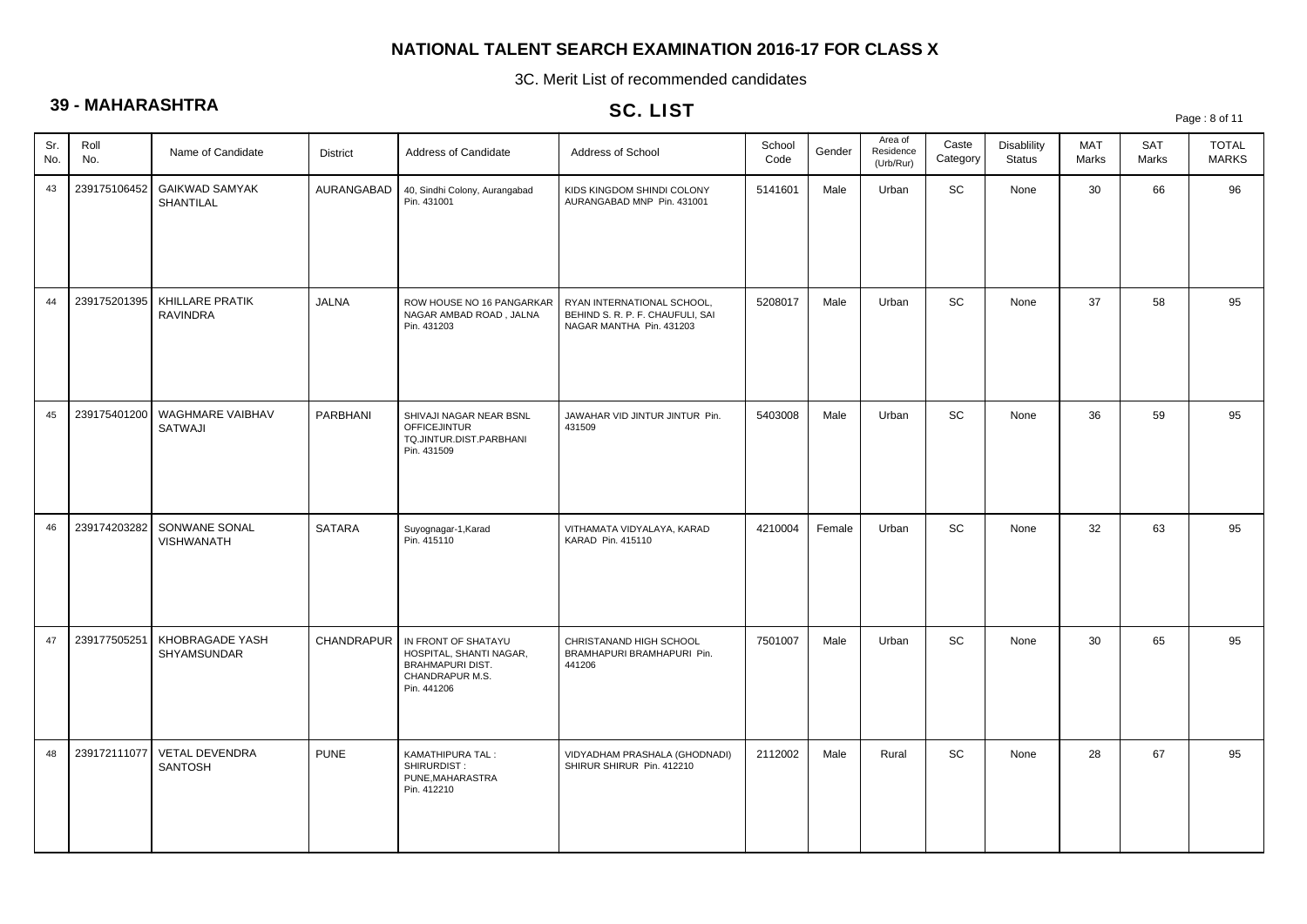3C. Merit List of recommended candidates

## **39 - MAHARASHTRA**

## SC. LIST

Page : 9 of 11

| Sr.<br>No. | Roll<br>No.  | Name of Candidate                      | District         | Address of Candidate                                                                                | Address of School                                                                                                | School<br>Code | Gender | Area of<br>Residence<br>(Urb/Rur) | Caste<br>Category | <b>Disablility</b><br><b>Status</b> | <b>MAT</b><br>Marks | <b>SAT</b><br>Marks | <b>TOTAL</b><br><b>MARKS</b> |
|------------|--------------|----------------------------------------|------------------|-----------------------------------------------------------------------------------------------------|------------------------------------------------------------------------------------------------------------------|----------------|--------|-----------------------------------|-------------------|-------------------------------------|---------------------|---------------------|------------------------------|
| 49         | 239172207331 | SALVE PANKAJ SIMON                     | AHMEDNAGAR       | At Post-Jeur (Ba) Tal & Dist-<br>Ahmednagar<br>Pin. 414601                                          | SHRI SANTUKNATH ENGLISH<br>VIDYALAYA, JEUR NAGAR Pin. 414601                                                     | 2201003        | Male   | Rural                             | SC                | None                                | 34                  | 60                  | 94                           |
| 50         | 239178301277 | SAWALE SAURABH<br><b>SURESH</b>        | <b>NANDED</b>    | DEGAON CHAL NANDED<br>Pin. 431601                                                                   | GUJRATI HIGH SCHOOL, DEELIP<br>SINGH COLONY, VAZIRABAD,<br>NANDED MNP Pin. 431601                                | 8341018        | Male   | Rural                             | SC                | None                                | 32                  | 62                  | 94                           |
| 51         | 239175306007 | RAMTEKE PAYAL MANOJ                    | <b>BEED</b>      | SWAMI VIVEKANAND NAGAR<br>MAJALGAON DIST BEED<br>Pin. 431131                                        | SHRI SIDDHESHWAR VIDYALAYA,<br>MAJALGAON MAJALGAON Pin. 431131                                                   | 5306003        | Female | Urban                             | SC                | None                                | 31                  | 63                  | 94                           |
| 52         | 239174403033 | NANDGAVKAR SATIKSHA<br><b>RAJENDRA</b> | <b>RATNAGIRI</b> | AT.POST.JALGAON BARVEALI<br>TAL.DAPOLI.DIST.RATNAGIRI<br>Pin. 415712                                | DNYANDEEP VIDYA MANDIR DAPOLI<br>DIST RATNAGIRI DAPOLI Pin. 415712                                               | 4405034        | Female | Urban                             | SC                | None                                | 38                  | 55                  | 93                           |
| 53         |              | 239174302056   SATPUTE HARSH DAGADU    | SANGLI           | VIVEKANAND SOC. PRAGATI<br>PLOT NO.30 OPPO. BHARAT<br>SUTGIRNI KUPWAD ROAD<br>SANGLI<br>Pin. 416416 | PRADNYA PRABODHINI PRASHALA<br>VISHRAMBAG SANGLI. Pin. 416415                                                    | 4341020        | Male   | Urban                             | <b>SC</b>         | None                                | 38                  | 55                  | 93                           |
| 54         | 239177106061 | KAWARE ROMIT RAJENDRA NAGPUR           |                  | PLOT-376 BHAURAO NAGAR,<br>NEAR VMV COLLEGE, CA ROAD,<br><b>NAGPUR</b><br>Pin. 440008               | <b>BHAVANS B P VIDYA</b><br>MANDIR, VARDHAMANNAGAR, NAGPU<br>R CBSE DIST NAGPUR NAGPUR MNP<br>(EAST) Pin. 440009 | 7141901        | Male   | Urban                             | SC                | None                                | 33                  | 60                  | 93                           |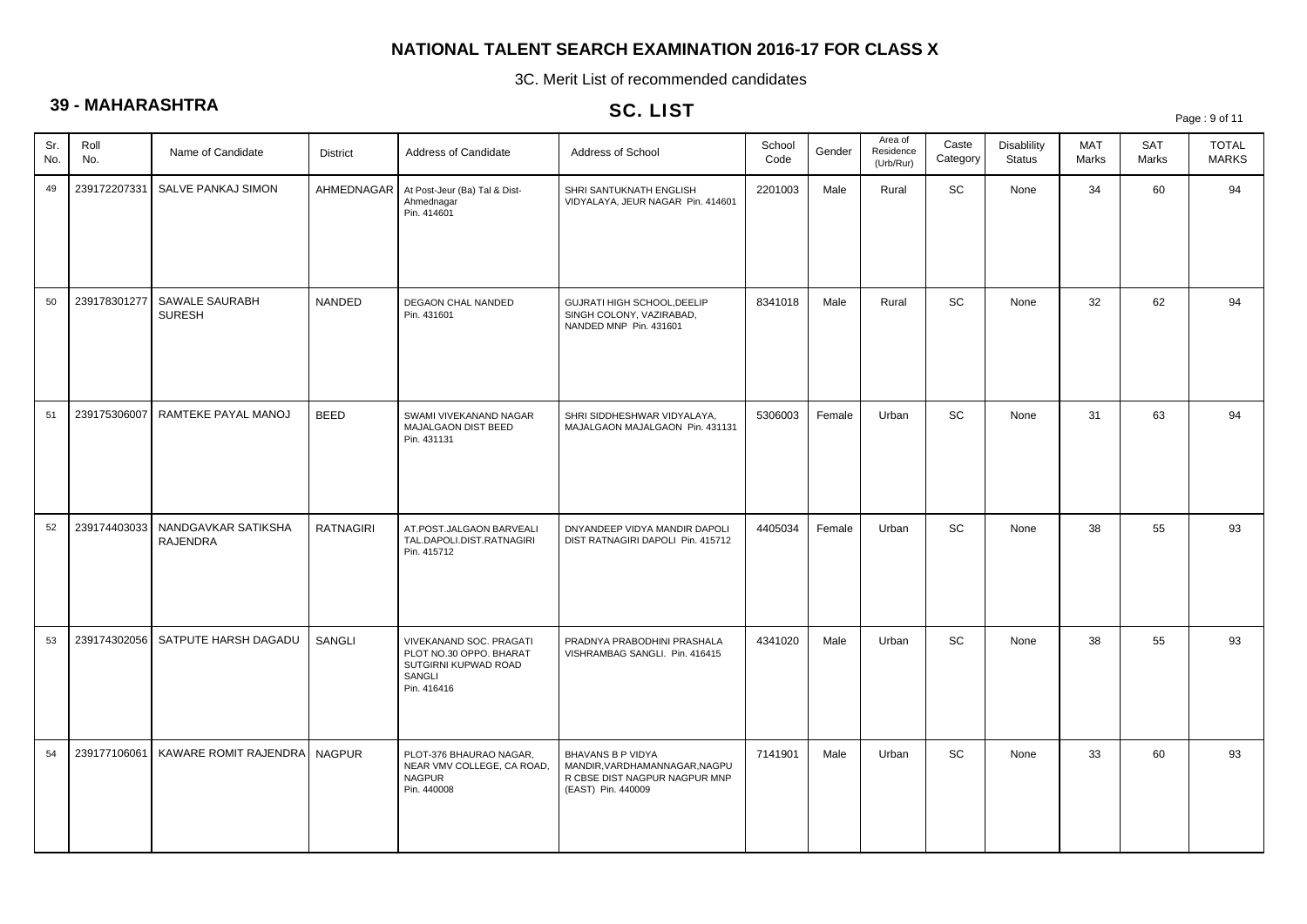3C. Merit List of recommended candidates

## **39 - MAHARASHTRA**

## SC. LIST

Page : 10 of 11

| Sr.<br>No. | Roll<br>No.  | Name of Candidate                   | <b>District</b> | Address of Candidate                                                                | Address of School                                                                          | School<br>Code | Gender | Area of<br>Residence<br>(Urb/Rur) | Caste<br>Category | <b>Disablility</b><br><b>Status</b> | <b>MAT</b><br>Marks | <b>SAT</b><br>Marks | <b>TOTAL</b><br><b>MARKS</b> |
|------------|--------------|-------------------------------------|-----------------|-------------------------------------------------------------------------------------|--------------------------------------------------------------------------------------------|----------------|--------|-----------------------------------|-------------------|-------------------------------------|---------------------|---------------------|------------------------------|
| 55         | 239178301426 | WATHORE SANKET<br><b>SURESH</b>     | NANDED          | SAMTA NAGAR, NEAR<br>PAWDEWADI NAKA, NANDED<br>Pin. 431602                          | GYAN MATA VIDYA VIHAR, NEAR<br>AIRPORT, KAMTHA ROAD,<br>NASRATPUR NANDED Pin. 431605       | 8305028        | Male   | Urban                             | SC                | None                                | 32                  | 61                  | 93                           |
| 56         | 239177106114 | MESHRAM ANIRUDHA<br><b>MAHENDRA</b> | <b>NAGPUR</b>   | 161, Netaji Nagar, B/h Nagpure<br>High School, Bharatwada, Nagpur<br>Pin. 440035    | ST XAVIERS HIGHER SECONDERY<br>SHALA, VARDHAMANNAGAR CBSE<br>NAGPUR MNP (EAST) Pin. 440009 | 7141902        | Male   | Urban                             | SC                | None                                | 31                  | 62                  | 93                           |
| 57         | 239171202176 | KHADE HARSHALA SUNIL                | MUMBAI (        | SANGAM WELFARE SOC.VINAY<br>COM.APPAPADA, MALAD(E).<br>Pin. 400097                  | MAHARANI SAIBAI VIDHYAMANDIR,<br>APPA PADA, MALAD EAST MALAD<br>Pin. 400097                | 1266013        | Female | Urban                             | SC                | None                                | 29                  | 64                  | 93                           |
| 58         | 239177303131 | SHAHARE HARSHAL DILIP               | <b>GONDIA</b>   | AT-PO-SOUNDAD, TA-S/ARJUNI, D<br><b>IST-GONDIA</b><br>Pin. 441806                   | JAMANADAS LOHIYA HIGH SCHOOL,<br>SOUNDAD SADAK ARJUNI Pin. 441806                          | 7301006        | Male   | Rural                             | SC                | None                                | 29                  | 64                  | 93                           |
| 59         | 239177203176 | <b>WASNIK PARAG PRADIP</b>          | <b>BHANDARA</b> | AT GIROLA/JAP POST<br>MIREGAON TA SAKOLI DIST<br><b>BHANDARA</b><br>Pin. 441802     | MARTANDRAO PATIL RAMAJI<br>KAPGATE H S JAMBHALI SADAK<br>SAKORI Pin. 441802                | 7205017        | Male   | Rural                             | SC                | None                                | 27                  | 66                  | 93                           |
| 60         | 239171305145 | CHAVAN VENKATESH<br>SANJAY          | MUMBAI (        | 24/2, Rajan chawl, Santoshimata<br>Nagar, Tagor Nagar 5, Vikhroli(E)<br>Pin. 400083 | <b>VIKAS HIGH SCHOOL</b><br>KANNAMWARNAGER VIKROLI(E)<br>MUM-83 GHATKOPAR Pin. 400083      | 1384012        | Male   | Urban                             | <b>SC</b>         | None                                | 27                  | 66                  | 93                           |